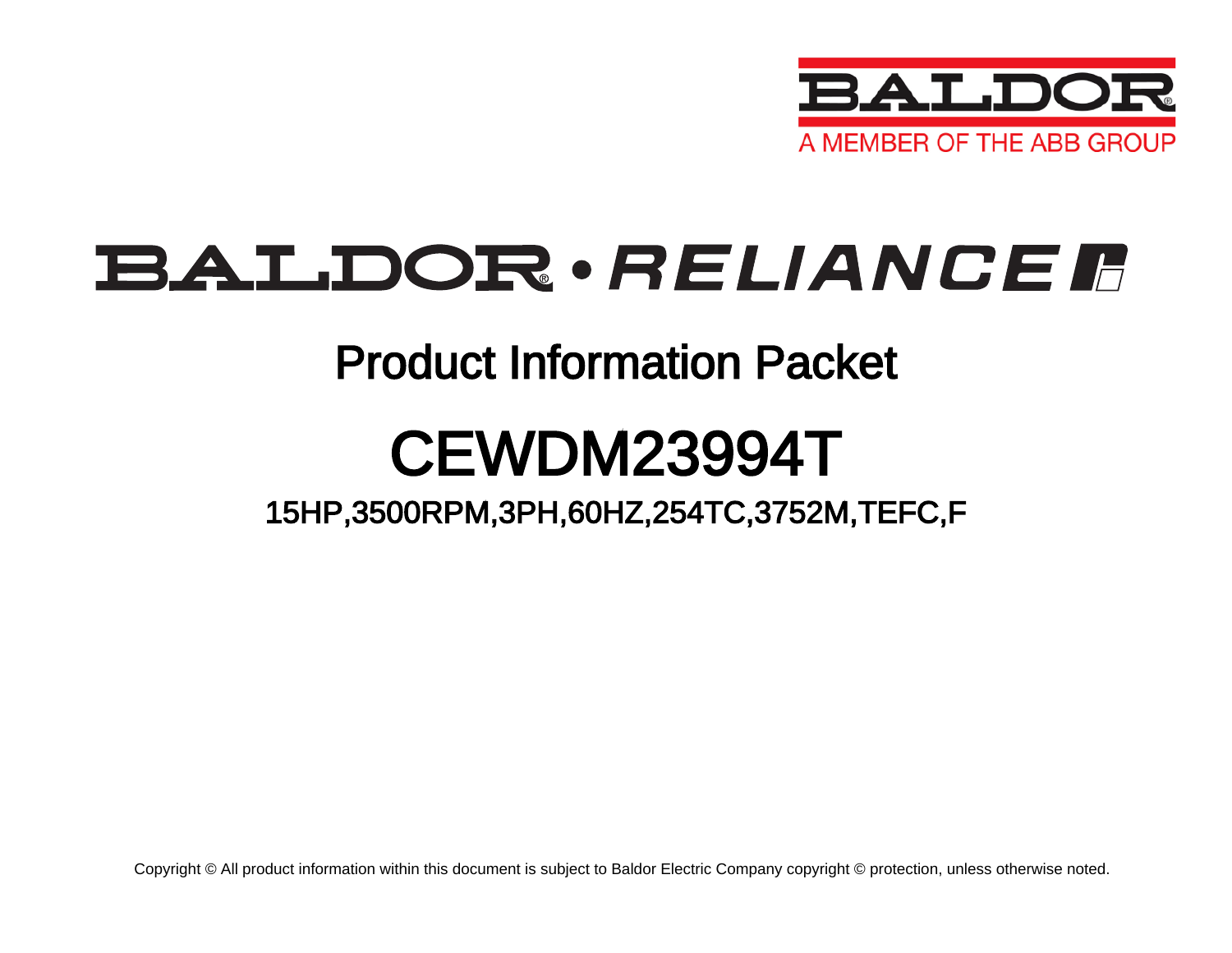#### BALDOR · RELIANCE F Product Information Packet: CEWDM23994T - 15HP,3500RPM,3PH,60HZ,254TC,3752M,TEFC,F

| <b>Part Detail</b> |             |                  |                |             |          |                      |            |  |  |  |
|--------------------|-------------|------------------|----------------|-------------|----------|----------------------|------------|--|--|--|
| Revision:          |             | Status:          | PRD/A          | Change #:   |          | Proprietary:         | No         |  |  |  |
| Type:              | AC          | Prod. Type:      | 3752M          | Elec. Spec: | 37WGT381 | CD Diagram:          | CD0005     |  |  |  |
| Enclosure:         | <b>TEFC</b> | Mfg Plant:       |                | Mech. Spec: | 37H882   | Layout:              | 37LYH882   |  |  |  |
| Frame:             | 254TC       | Mounting:        | F <sub>1</sub> | Poles:      | 02       | <b>Created Date:</b> |            |  |  |  |
| Base:              | <b>RG</b>   | <b>Rotation:</b> | R              | Insulation: |          | Eff. Date:           | 04-06-2015 |  |  |  |
| Leads:             | 9#12        |                  |                |             |          | <b>Replaced By:</b>  |            |  |  |  |
| Literature:        |             | Elec. Diagram:   |                |             |          |                      |            |  |  |  |

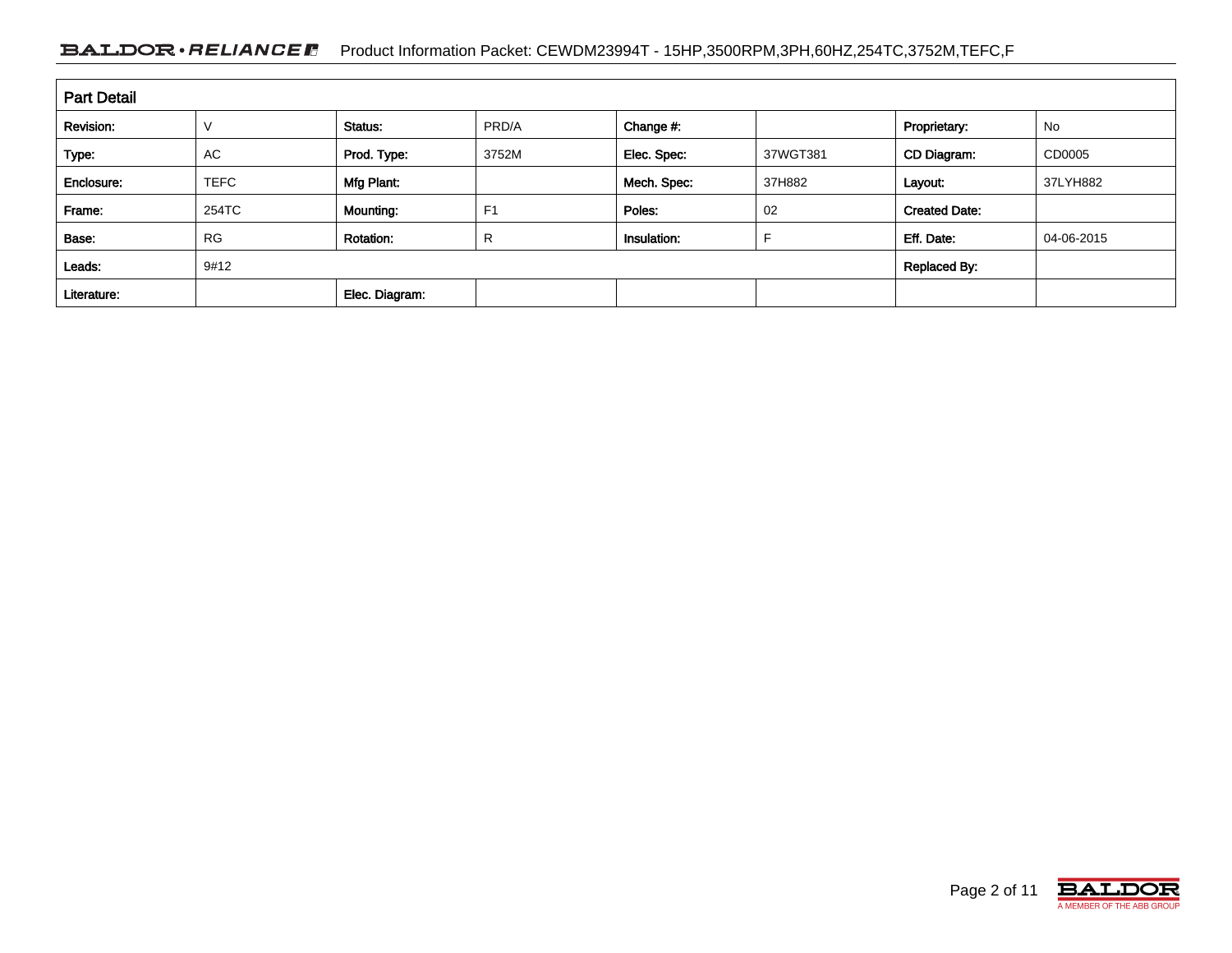#### BALDOR · RELIANCE F Product Information Packet: CEWDM23994T - 15HP,3500RPM,3PH,60HZ,254TC,3752M,TEFC,F

| Nameplate NP1669L |              |                |      |            |   |              |             |  |  |  |  |
|-------------------|--------------|----------------|------|------------|---|--------------|-------------|--|--|--|--|
| CAT.NO.           | CEWDM23994T  |                |      |            |   |              |             |  |  |  |  |
| SPEC.             | 37H882T381G1 |                |      |            |   |              |             |  |  |  |  |
| HP                | 15           |                |      |            |   |              |             |  |  |  |  |
| <b>VOLTS</b>      | 230/460      |                |      |            |   |              |             |  |  |  |  |
| <b>AMP</b>        | 33.2/16.6    |                |      |            |   |              |             |  |  |  |  |
| <b>RPM</b>        | 3500         |                |      |            |   |              |             |  |  |  |  |
| <b>FRAME</b>      | 254TC        | HZ             | 60   | PH         | 3 |              |             |  |  |  |  |
| SER.F.            | 1.15         | CODE           | Κ    | <b>DES</b> | A | <b>CLASS</b> | $\mathsf F$ |  |  |  |  |
| NEMA-NOM-EFF      | 91           | PF             | 90   |            |   |              |             |  |  |  |  |
| <b>RATING</b>     | 40C AMB-CONT |                |      |            |   |              |             |  |  |  |  |
| cc                | 010A         | USABLE AT 208V | 36.4 |            |   |              |             |  |  |  |  |
| DE                | 6309         | <b>ODE</b>     | 6206 |            |   |              |             |  |  |  |  |
| <b>ENCL</b>       | <b>TEFC</b>  | SN             |      |            |   |              |             |  |  |  |  |
| <b>BLANK</b>      |              |                |      |            |   |              |             |  |  |  |  |

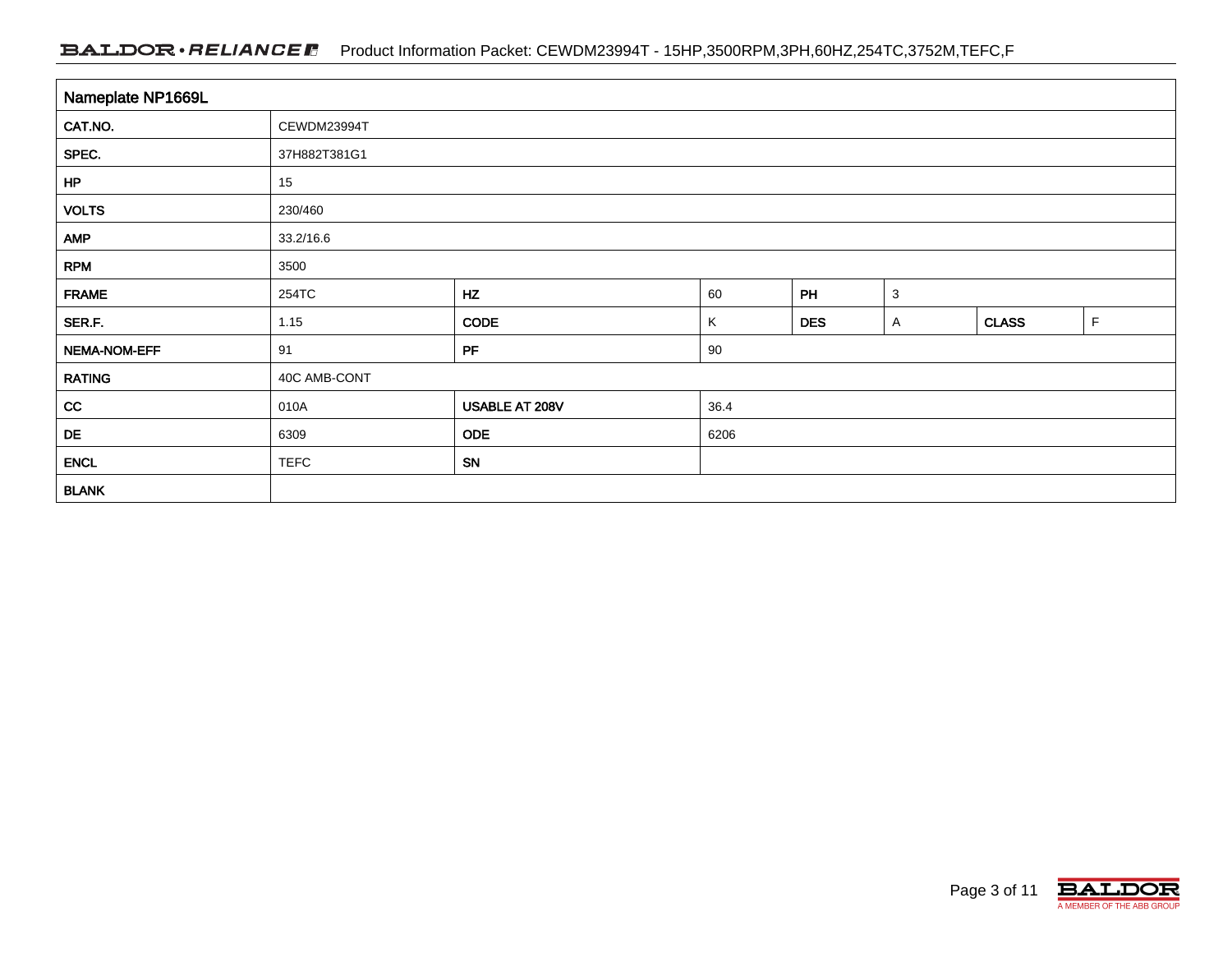| <b>Parts List</b> |                                          |          |  |  |  |  |  |
|-------------------|------------------------------------------|----------|--|--|--|--|--|
| Part Number       | Description                              | Quantity |  |  |  |  |  |
| SA084747          | SA 37H882T381G1                          | 1.000 EA |  |  |  |  |  |
| RA077907          | RA 37H882T381G1                          | 1.000 EA |  |  |  |  |  |
| 37FN3002C01       | EXFN, PLASTIC, 6.00 OD, 1.155 ID         | 1.000 EA |  |  |  |  |  |
| S/P107-000-001    | SUPER E PROC'S-FS, WS & CK PLTS          | 1.000 EA |  |  |  |  |  |
| HW3200A01         | 3/8-16X3/4 I-BLT WELDED F/S              | 1.000 EA |  |  |  |  |  |
| 37CB3005A04W      | CASTING W/.75 NPT@6(MACH WHITE)          | 1.000 EA |  |  |  |  |  |
| 37GS1015          | GASKET, FOR 37 WD KOBX'S (SANTOPRENE)    | 1.000 EA |  |  |  |  |  |
| 10XN2520A10       | 1/4-20X 5/8 HEX HD X                     | 2.000 EA |  |  |  |  |  |
| HW1001A25         | LOCKWASHER 1/4, ZINC PLT .493 OD, .255 I | 2.000 EA |  |  |  |  |  |
| HA5027A01         | HA4066A01 T-DRAIN X2 BAGGED              | 1.000 EA |  |  |  |  |  |
| 11XW1032G06       | 10-32 X .38, TAPTITE II, HEX WSHR SLTD U | 1.000 EA |  |  |  |  |  |
| 37EP3101A59MW     | WHITE EPOXY EP MACH COMPL                | 1.000 EA |  |  |  |  |  |
| HW4032A01         | BLACK DRAIN PLUG FOR WASH DOWN MOTORS    | 3.000 EA |  |  |  |  |  |
| HW5100A06         | W2420-025 WVY WSHR (WB)                  | 1.000 EA |  |  |  |  |  |
| 37EP3401T08MW     | FACE MT EP, ENCL, 213TC-215TC, W/WHITE E | 1.000 EA |  |  |  |  |  |
| HW4032A01         | BLACK DRAIN PLUG FOR WASH DOWN MOTORS    | 3.000 EA |  |  |  |  |  |
| HW4600B53         | SEAL 1.688 X 2.275 X 0.312 SINGLE LIP DB | 1.000 EA |  |  |  |  |  |
| 10XN2520S36       | 1/4-20X 2 1/4 HEX HD SS                  | 4.000 EA |  |  |  |  |  |
| HA3104S25         | THRUBOLT-5/16-18X14.75 SS                | 4.000 EA |  |  |  |  |  |
| XY3118S12         | 5/16-18 HEX NUT, STAINLESS STEEL         | 4.000 EA |  |  |  |  |  |
| 51XB1214A16       | 12-14X1.00 HXWSSLD SERTYB                | 1.000 EA |  |  |  |  |  |
| 07FH4011          | WASHDOWN IEC FH W/AUTOPHORETIC PRIMER    | 1.000 EA |  |  |  |  |  |
| 11XW1032S06       | 10-32 X .38, TAPTITE II, HEX WSHR SLTD U | 3.000 EA |  |  |  |  |  |
| 37CB4512          | CONDUIT BOX LID FOR WASHDOWN 37 FRAME    | 1.000 EA |  |  |  |  |  |

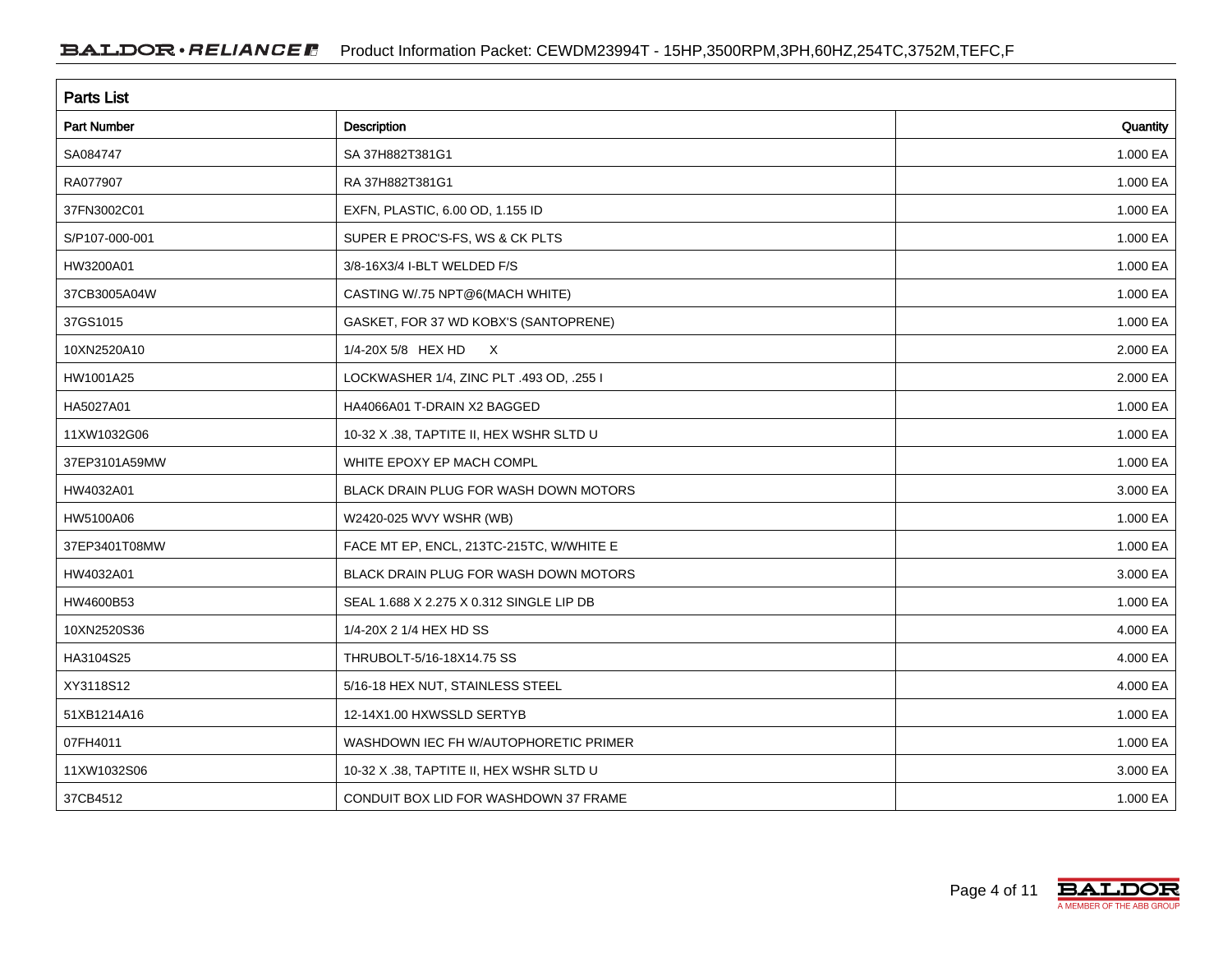| <b>Parts List (continued)</b> |                                             |          |  |  |  |  |  |
|-------------------------------|---------------------------------------------|----------|--|--|--|--|--|
| <b>Part Number</b>            | Description                                 | Quantity |  |  |  |  |  |
| 37GS1008A02                   | 37 GS FOR CB LID - WHITE NEOPRENE           | 1.000 EA |  |  |  |  |  |
| 59XN0832S07                   | 8/32 X 7/16 HX WS HD SER X                  | 4.000 EA |  |  |  |  |  |
| HW4600B36SP                   | V-RING SLINGER 1.188 X 1.690 X 0.240        | 1.000 EA |  |  |  |  |  |
| <b>HW4600B44SP</b>            | V-RING SLINGER 1.500 X 1.810 X 0.280        | 1.000 EA |  |  |  |  |  |
| HW2502G25                     | #303 SS, SQ KEY 3/8 X 2.880                 | 1.000 EA |  |  |  |  |  |
| LB1115N                       | LABEL, LIFTING DEVICE (ON ROLLS)            | 1.000 EA |  |  |  |  |  |
| LB1164                        | LABEL, WARNING AND DRAIN                    | 1.000 EA |  |  |  |  |  |
| MJ1000A75                     | GREASE, POLYREX EM EXXON (USe 4824-15A)     | 0.050 LB |  |  |  |  |  |
| MG1025W01                     | RAL9003, SIGNAL WHITE, GLOSS 85             | 0.028 GA |  |  |  |  |  |
| MG1025Z02                     | ACTIVATOR WILKOFAST 060-02                  | 0.010 GA |  |  |  |  |  |
| MJ5001A27                     | 32220KN GRAY SEALER *MIN BUY 4 QTS=1GAL     | 0.001 QT |  |  |  |  |  |
| 85XU0407S04                   | 4X1/4 U DRIVE PIN STAINLESS                 | 2.000 EA |  |  |  |  |  |
| LC0005                        | CONN.DIA., TY M, 9-LD, DUAL VOLT, REVERSING | 1.000 EA |  |  |  |  |  |
| NP1669L                       | SS WD SUPER-E UL CSA-EEV PREM REV MTG       | 1.000 EA |  |  |  |  |  |
| 37PA1052                      | PALLET PACK GRP, PRINT PK1026A06            | 1.000 EA |  |  |  |  |  |
| MN416A01                      | TAG-INSTAL-MAINT no wire (1200/bx) 11/14    | 1.000 EA |  |  |  |  |  |

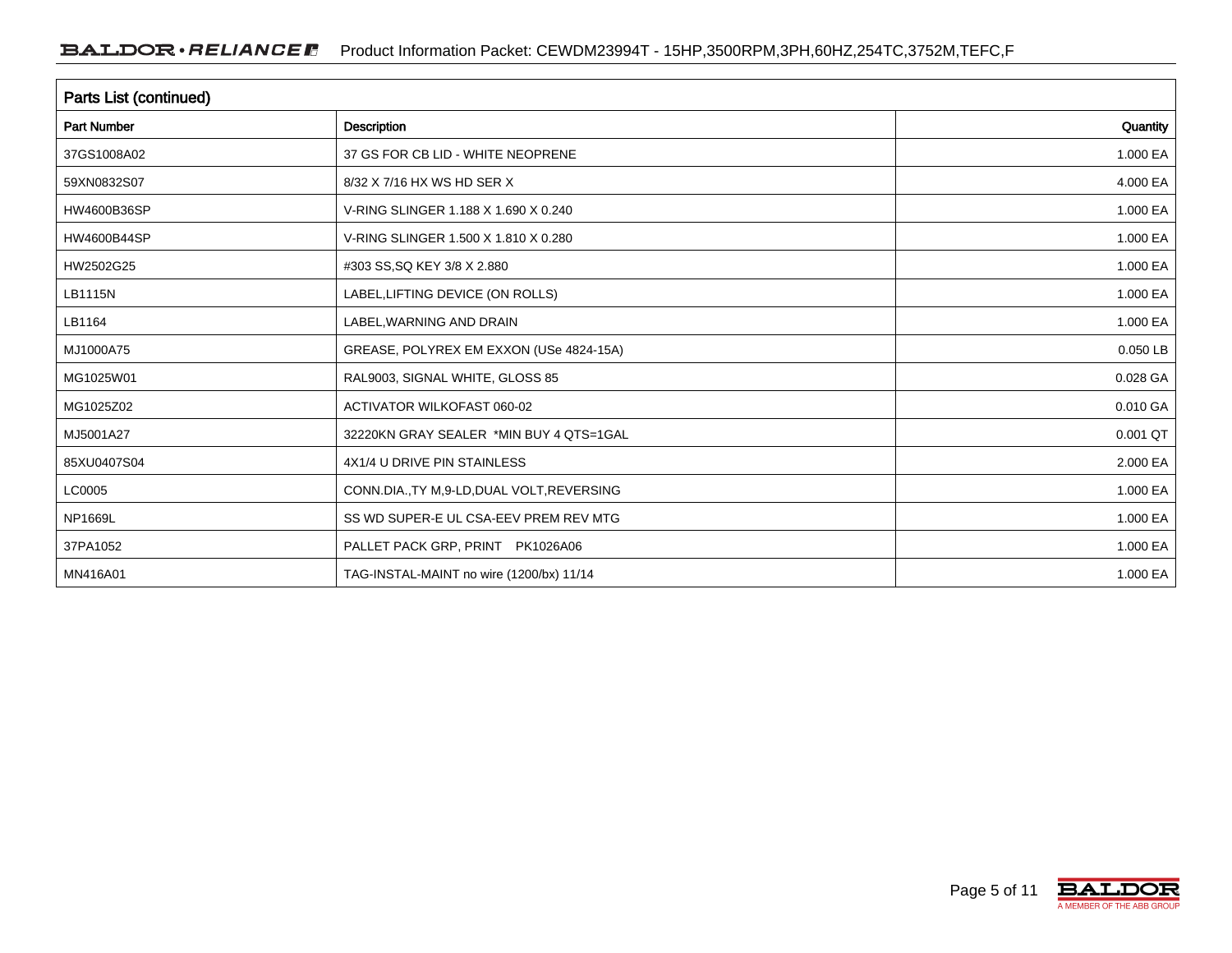#### **AC Induction Motor Performance Data**

Record # 33531 - Typical performance - not guaranteed values

| <b>Winding: 37WGT381-R001</b> |                  |                 |                                                 | <b>Type: 3752M</b>      | <b>Enclosure: TEFC</b> |  |  |
|-------------------------------|------------------|-----------------|-------------------------------------------------|-------------------------|------------------------|--|--|
| Nameplate Data                |                  |                 | 460 V, 60 Hz:<br><b>High Voltage Connection</b> |                         |                        |  |  |
| Rated Output (HP)<br>15       |                  |                 |                                                 | <b>Full Load Torque</b> | 22.5 LB-FT             |  |  |
| Volts                         |                  | 230/460         |                                                 |                         | direct on line         |  |  |
| Full Load Amps                |                  | 33.2/16.6       |                                                 | <b>Breakdown Torque</b> | 104 LB-FT              |  |  |
| R.P.M.                        |                  | 3500            |                                                 | Pull-up Torque          | 56.8 LB-FT             |  |  |
| Hz                            | 3<br>60<br>Phase |                 | Locked-rotor Torque                             | 63.6 LB-FT              |                        |  |  |
| <b>NEMA Design Code</b>       | Α                | <b>KVA Code</b> | K                                               | <b>Starting Current</b> | 161 A                  |  |  |
| Service Factor (S.F.)         | 1.15             |                 |                                                 | No-load Current         | 4.43 A                 |  |  |
| NEMA Nom. Eff.                |                  | Power Factor    | 90                                              | Line-line Res. @ 25°C   | $0.51091$ $\Omega$     |  |  |
| Rating - Duty                 |                  | 40C AMB-CONT    |                                                 | Temp. Rise @ Rated Load | $70^{\circ}$ C         |  |  |
| S.F. Amps                     |                  |                 |                                                 | Temp. Rise @ S.F. Load  | $87^{\circ}$ C         |  |  |
|                               |                  |                 |                                                 | Rotor inertia           | 0.475 LB-FT2           |  |  |

#### Load Characteristics 460 V, 60 Hz, 15 HP

| 1% of Rated Load  | 25     | 50     | 75     | 100    | 125    | 150    | S.F. |
|-------------------|--------|--------|--------|--------|--------|--------|------|
| Power Factor      | 69     | 87     | 92     | 93     | 94     | 94     | 94   |
| <b>Efficiency</b> | 88.8   | 92     | 92.1   | 91.5   | 90.4   | 89     | 90.8 |
| Speed             | 3573.5 | 3549.1 | 3521.8 | 3495.3 | 3464.8 | 3432.8 | 3477 |
| Line amperes      | 5.91   | 8.94   | 12.6   | 16.5   | 20.6   | 25     | 19   |

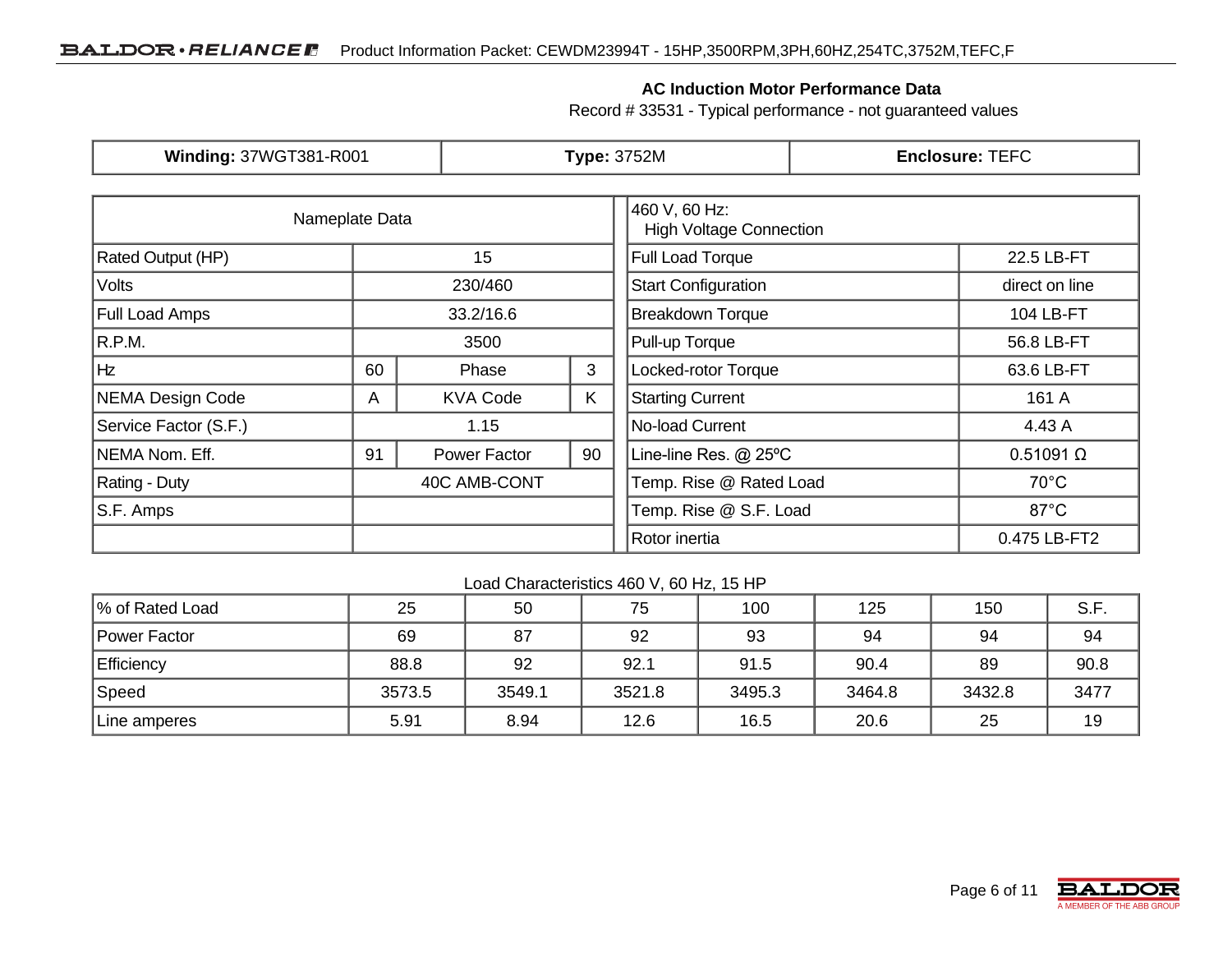

Performance Graph at 460V, 60Hz, 15.0HP Typical performance - Not guaranteed values

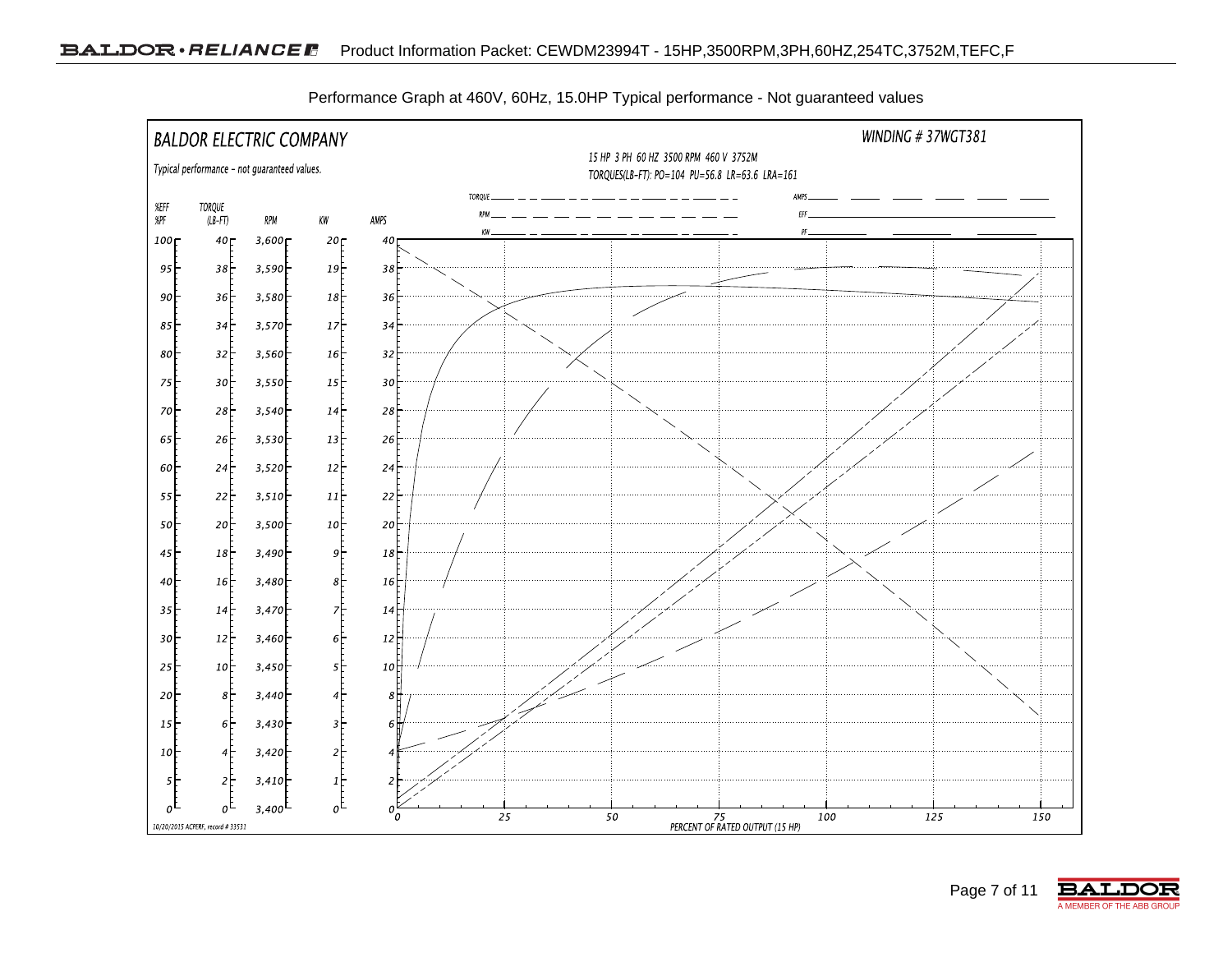#### **AC Induction Motor Performance Data**

Record # 35776 - Typical performance - not guaranteed values

| <b>Winding: 37WGT381-R007</b> |                  |                 |                                                 | <b>Type: 3752M</b>      | <b>Enclosure: TEFC</b> |  |  |
|-------------------------------|------------------|-----------------|-------------------------------------------------|-------------------------|------------------------|--|--|
| Nameplate Data                |                  |                 | 460 V, 60 Hz:<br><b>High Voltage Connection</b> |                         |                        |  |  |
| Rated Output (HP)             |                  | 15              |                                                 | <b>Full Load Torque</b> | 22.5 LB-FT             |  |  |
| <b>Volts</b>                  |                  | 230/460         |                                                 |                         | direct on line         |  |  |
| <b>Full Load Amps</b>         |                  | 33.2/16.6       |                                                 | <b>Breakdown Torque</b> | 104 LB-FT              |  |  |
| R.P.M.                        |                  | 3500            |                                                 |                         | 56.8 LB-FT             |  |  |
| Hz                            | 3<br>60<br>Phase |                 | Locked-rotor Torque                             | 63.6 LB-FT              |                        |  |  |
| NEMA Design Code              | A                | <b>KVA Code</b> | K                                               | <b>Starting Current</b> | 161 A                  |  |  |
| Service Factor (S.F.)         | 1.15             |                 |                                                 | No-load Current         | 4.43 A                 |  |  |
| NEMA Nom. Eff.                |                  | Power Factor    | 90                                              | Line-line Res. @ 25°C   | $0.479 \Omega$         |  |  |
| Rating - Duty                 |                  | 40C AMB-CONT    |                                                 | Temp. Rise @ Rated Load | $70^{\circ}$ C         |  |  |
| S.F. Amps                     |                  |                 |                                                 | Temp. Rise @ S.F. Load  | $87^{\circ}$ C         |  |  |
|                               |                  |                 |                                                 | Rotor inertia           | 0.475 LB-FT2           |  |  |

#### Load Characteristics 460 V, 60 Hz, 15 HP

| % of Rated Load | 25   | 50   | 75   | 100  | 125  | 150  | S.F. |
|-----------------|------|------|------|------|------|------|------|
| Power Factor    | 69   | 87   | 92   | 93   | 94   | 94   | 94   |
| Efficiency      | 88.3 | 91.5 | 91.8 | 91.2 | 90.1 | 89   | 90.5 |
| Speed           | 3574 | 3549 | 3522 | 3495 | 3465 | 3433 | 3477 |
| Line amperes    | 5.91 | 8.94 | 12.6 | 16.5 | 20.6 | 25   | 19   |

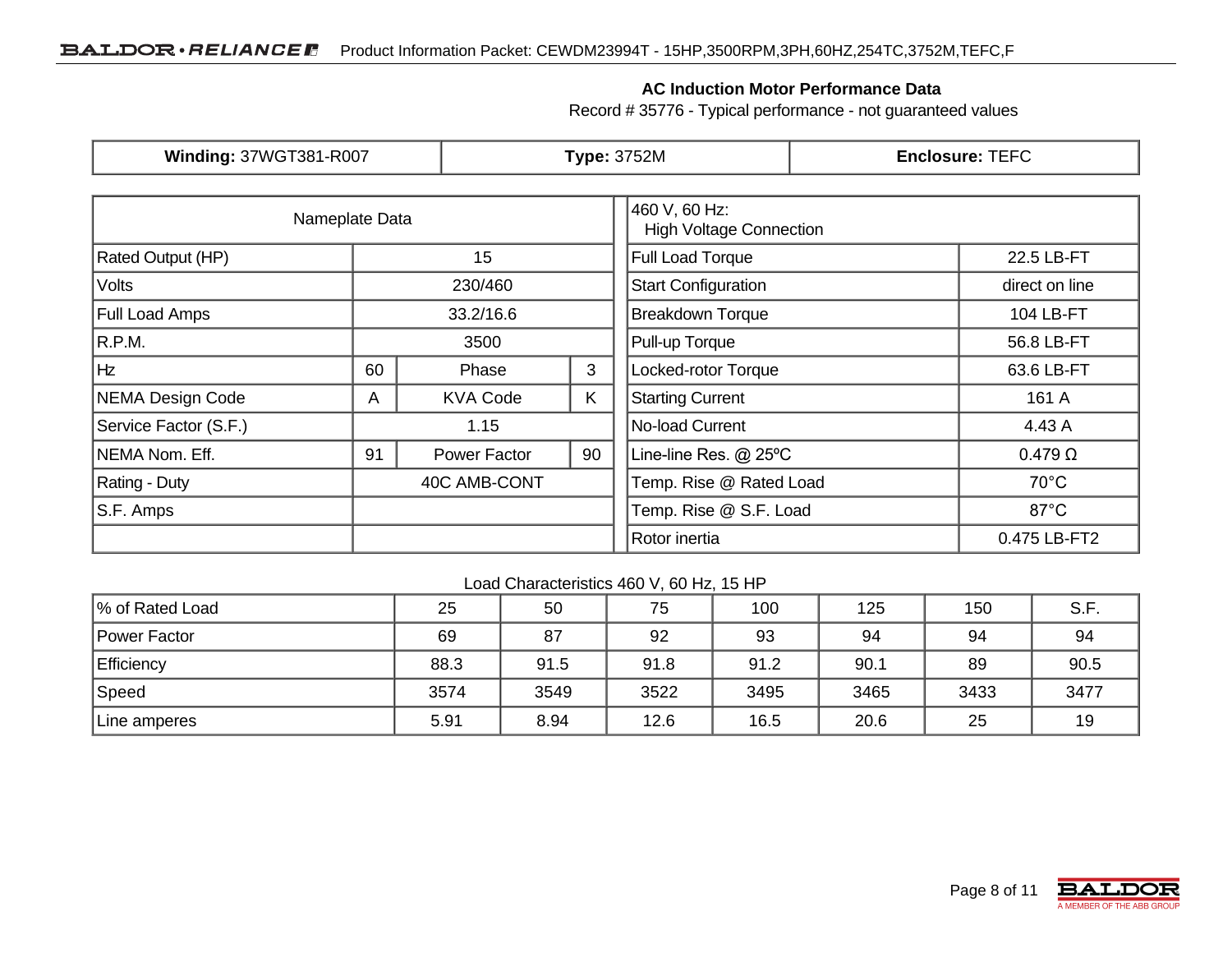

Performance Graph at 460V, 60Hz, 15.0HP Typical performance - Not guaranteed values

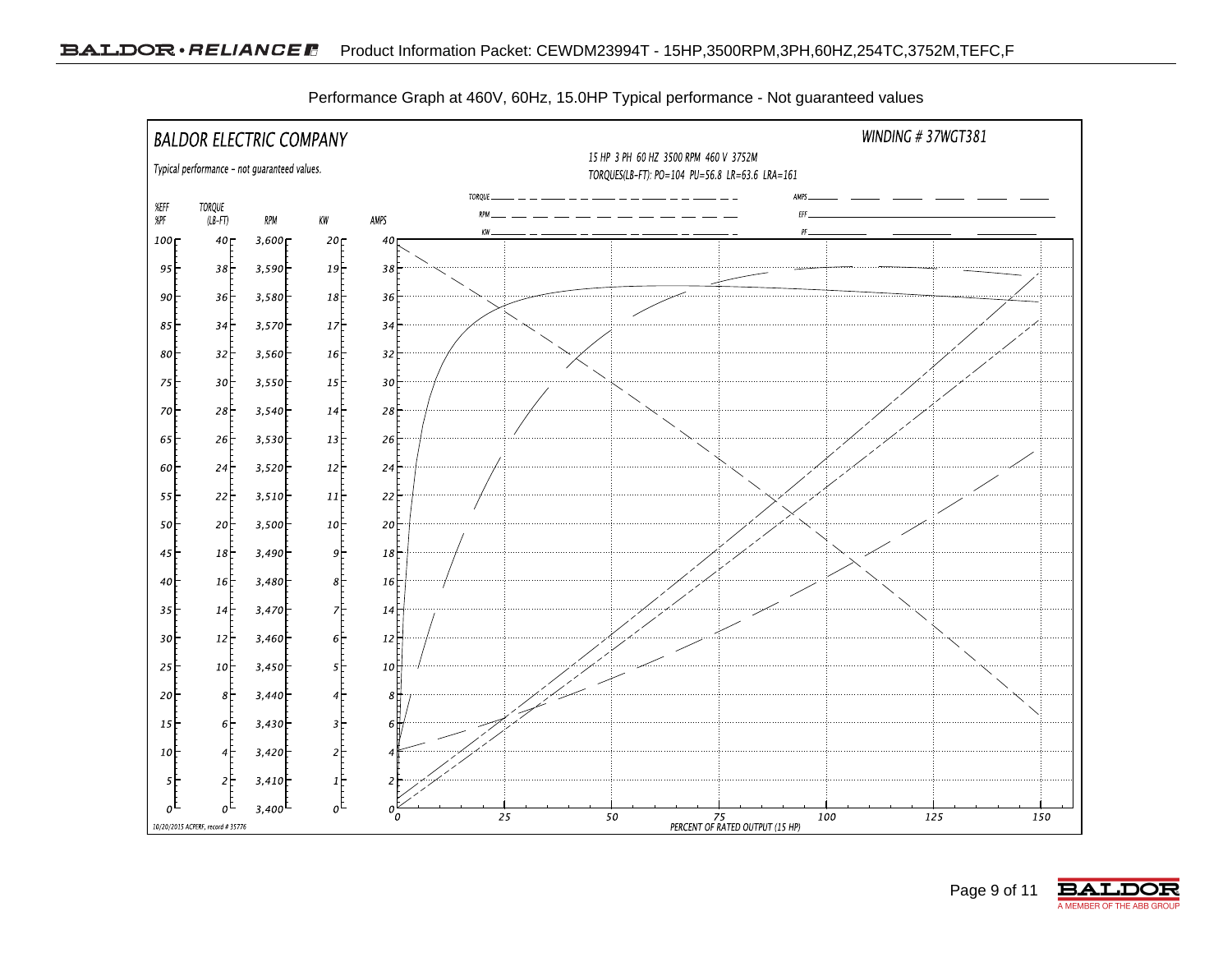